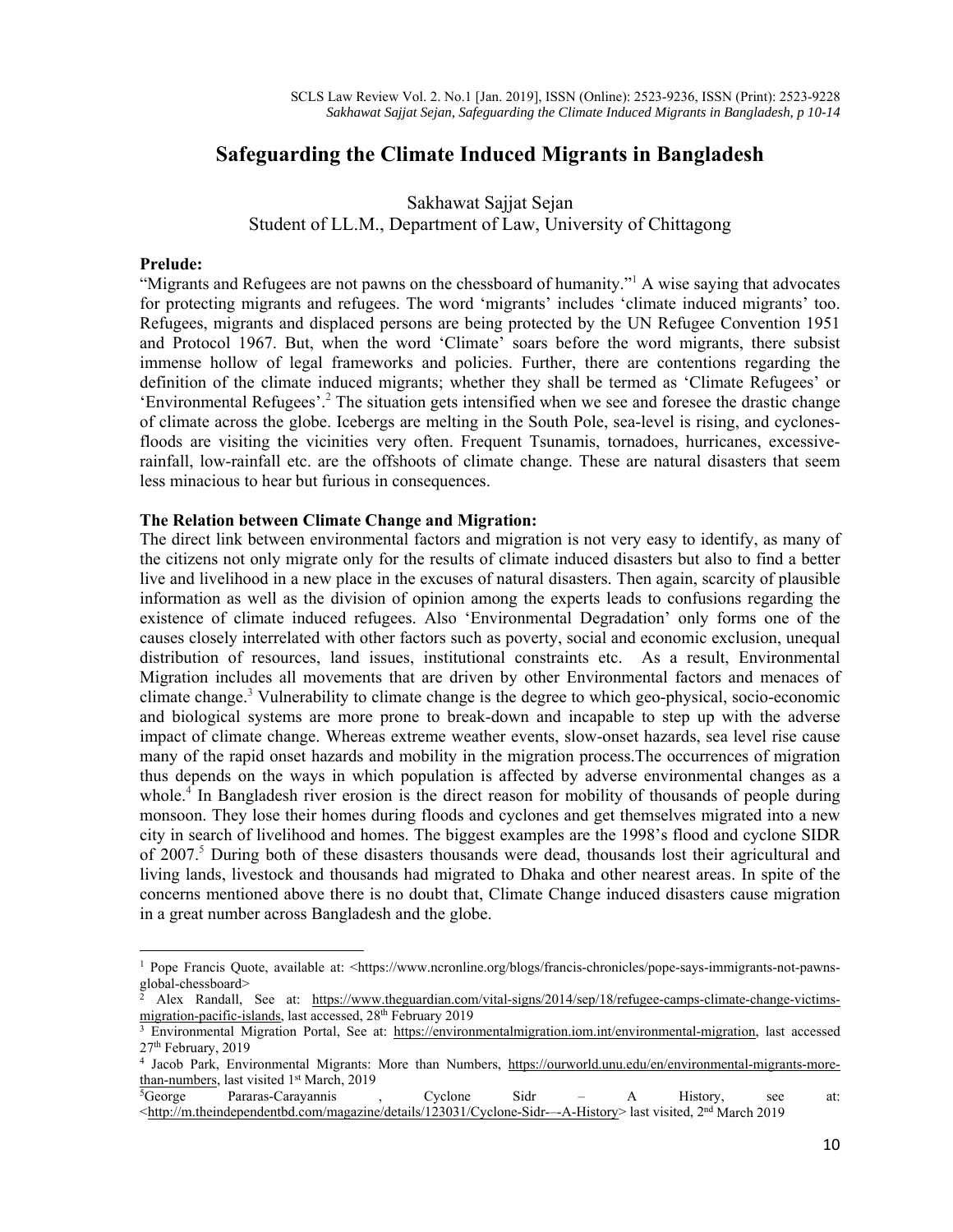### **Status Quo of the Migration Crisis and Outcomes of Climate Change:**

According to the report of Norwegian Refugee Council 31 million people have been displaced due to climate induced rapid-onset (Tsunami, Tornadoes etc.) hazards or slow-onset (Floods, Drought, etc.) hazards till 2017. By 2050 it may increase up to 200 Million if remains unbridled according to the report of Institute for Environment and Human Security of the United Nations University.<sup>7</sup>This is the scenario of the whole world where Bangladesh is not an exception. Bangladesh being a country in the basin of Bay of Bengal is very much keen to natural disasters. Cyclones visit the country almost every second month of a year. As well as, 80 percent of its lands is floodplain, whereas 18 percent land of the country is flooded during monsoon killing a good number of people at average, destroying homes, agricultural lands, firms and livestock. Eleven districts namely Kurigram, Gaibandha, Bogra, Sirajganj, Tangail, Manikganj, Rajbari, Rajshahi, Faridpur, ShariatpurMadaripur are the areas that are prone to floods or often visited by floods during monsoon.<sup>9</sup> Also about 5 percent of the plain lands of Bangladesh is affected by river erosion grasping habitats of thousands.<sup>10</sup> It is estimated by Centre for Environmental and Geographic Information Servicesthat Bangladesh is about to lose 2270 hectares of its land this year at an annual loss of 8700 hectares as a result of river erosion.<sup>11</sup> In the case of cyclones and landslides the consequences are more intimidating. The statistics demonstrated above is an egregious concernfor Bangladesh. Consequentially, Internal Displacement Monitoring Center-Bangladesh's Annual Report-2017 shows that, the country is currently impregnated with 9,46,000 'Internally Displaced People' due to climate induced disasters.<sup>12</sup> The number is in the process of aggregation, where 50000 people at an average becoming homeless due to natural disasters every year. Apart from that, German Watch Global Climate Index Report says that, Bangladesh is among the 10 vulnerable nations affected (will be severely affected) by climate change.<sup>13</sup> Within 2050 Bangladesh will lose 17.5% of its lands, which includes 30% of food production lands according to the prediction of International Panel Climate Change (IPCC).<sup>14</sup> WhereasInternational Union for Conservation of Nature (IUCN) warns that, the amount of climate-induced displaced persons in Bangladesh may mount to 15 million by  $2050$ .<sup>15</sup>From the perspective of employment, agricultural resources, economy, employment, food, national harmony and livestock, the predictions or facts are undoubtedly minatory.

<sup>6</sup>NRC and IDMC, More than 31 million people displaced within their own country in 2017; See at: www.nrc.no/more-than-31-million-people-displaced-within-their-own-country-in-2017 last accessed, 3<sup>rd</sup> March 2019<br><sup>7</sup> Climate Migrants Might Reach One Billion by 2050, see at: <https://unu.edu/media-relations/media-coverage/climate-

migrants-might-reach-one-billion-by-2050.html> last visited, 21<sup>st</sup> February, 2019

<sup>8</sup> Geography, Climate and Population, FAO Aquastat Survey, see at: http://www.fao.org/nr/water/aquastat/countries\_regions/bgd/BGD-CP\_eng.pdf last visited, 21<sup>st</sup> February 2018 9Tribune Desk, Bangladesh listed as one of 7 climate change hotspots, See at: <https://www.dhakatribune.com/clima

change/2017/06/24/bangladesh-listed-one-7-climate-change-hotspots/> last accessed  $20^{th}$  February, 2018<br><sup>10</sup> Ibid

<sup>11</sup> Ibid

<sup>&</sup>lt;sup>12</sup>Global Report on Internal Displacement 2018, see at:

 $\frac{\text{4}}{\text{4}}$   $\frac{\text{4}}{\text{4}}$   $\frac{\text{4}}{\text{4}}$   $\frac{\text{4}}{\text{4}}$   $\frac{\text{4}}{\text{4}}$   $\frac{\text{4}}{\text{4}}$   $\frac{\text{4}}{\text{4}}$   $\frac{\text{4}}{\text{4}}$   $\frac{\text{4}}{\text{4}}$   $\frac{\text{4}}{\text{4}}$   $\frac{\text{4}}{\text{4}}$   $\frac{\text{4}}{\text{4}}$   $\frac{\text{4}}{\text{4}}$   $\frac{\text{4}}{\text{4}}$   $\frac{\text{4}}{\text{$ https://www.dhakatribune.com/uncategorized/2017/11/10/bangladesh-top-10-global-climate-risk-index last visited 23rd February 2019

<sup>14</sup>Shakeel Mahmood, Impact of Climate Change in Bangladesh: The Role of Public Administration and Government's Integrity, see at:

 $\leq$ https://www.researchgate.net/publication/311744604 Impact of Climate Change in Bangladesh The Role of Public Administration and Government's Integrity> last visited 24<sup>th</sup> February 2019

<sup>&</sup>lt;sup>15</sup>Abulkalam Md. Iqbal Faruk, Climate Change Induced Migration in Bangladesh, see at: <https://www.iucn.org/content/climate-change-induced-migration-bangladesh> last accessed 24<sup>th</sup> February 2019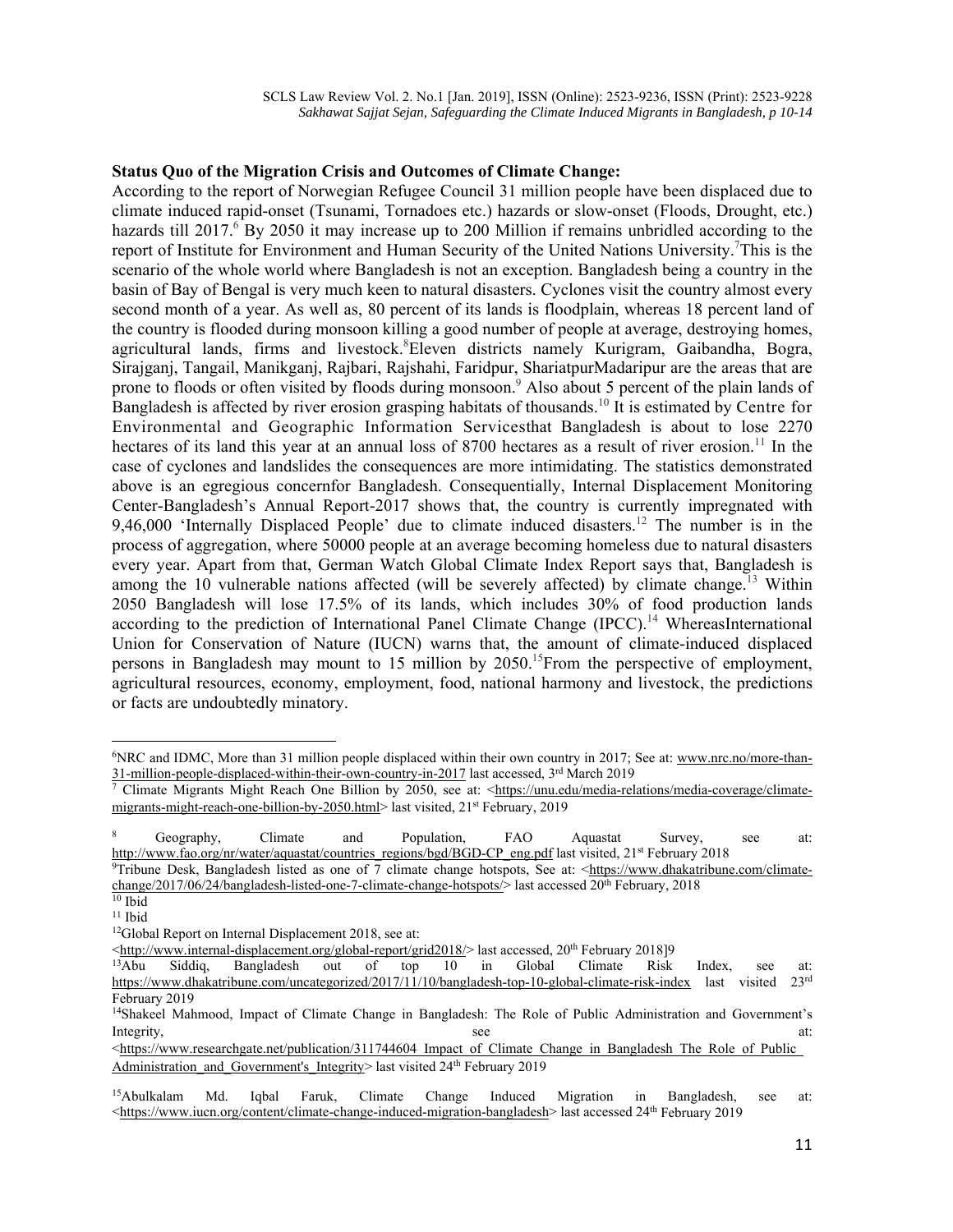### **Lack of International and National Legislations:**

At present 1 million citizens of Bangladesh and 21.5 million climate induced migrants at an aggregate across the world are unprotected from the perspective of International Organizations and government, as there is no recognized term to define those displaced people.<sup>16</sup> As a result, no legislation in Bangladesh recognizes or protects them. Bangladesh is not the only responsible stakeholder in this chasm of protection. International law itself is yet incapable to define those people. Article 1 of The United Nations Convention for the Refugees1951 does not include the definition of 'Climate Induced Migrants; nor does any other convention of international law. International Organization of Migrants has suggested to fix the term as 'Environmental Refugees', but there are propositions and counter propositions, whether they shall be termed environmental refugees or climate refugees.<sup>17</sup> In that case, the word refugee requires persecution under article 1 of the said Convention. Even the mother of Human Rights conventions 'Universal Declaration of Human Rights 1948' has failed to safeguard the climate induced migrants under article 14(2) as the tripping point of persecution is undeterminable in the case of climate induced migration.<sup>18</sup> As well as, 'The Guiding Principle on Internal Displacement-1998' has not spent a single letter forthe protection of Climate Induced Migrants. Though United Nations Framework Convention on Climate Change (UNFCCC) has been arranging 'Conference of Parties' from the very beginning it also has produced to fail any concrete and sustainable policy and definition to safeguard the 'climate induced migrants' except initiatives named 'Nansen Initiative' and National Adaptation Programme of Action (NAPA).<sup>19</sup> In between all the odds, Paris Agreement 2015 could have been a light of hope for the world, but it too is less concerned about 'Climate Induced Migrants'. But Cartagena Declaration +30 has broadened the definition of refugees that includes every kind of displaced persons whether because of persecution or natural disasters shall be protected and given refuge among the American countries.<sup>20</sup> Cartagena Declaration +30 can be a forerunner in the run of protecting climate induced migrants opening the scope of regional protection of climate induced migrant through regional cooperation.Though Bangladesh is not a party to the UN Refugee Convention 1951, UN Refugee Protocol-1967 and The Internal Displacement Guiding Principles-1997, it can still contribute in the periphery. Also, it isunjustified that in absence of international law's recognition and protection, Bangladesh shall keephuge number of its citizens unregulated and unprotected violating 'Right to life' ensured under Article 32 of the constitution. Also, Disaster Management Act-2012 could have been the excelsior, but the Act is also less concerned about securing the affected people and more about managing a disaster.<sup>21</sup> Environment Conservation Act 1995 does not include any provision for the protection of climate induced migrants in Bangladesh as well.<sup>22</sup>But Bangladesh shall be praised for the efforts it made by adopting National Adaptation Programme of Action (NAPA) by UNFCCC. As well as Ministry of Environment and Forests has heralded Bangladesh Climate Change Strategy and Action Plan (BCCSAP) under NAPA with 44 programs on Short-term and Long-term basis to safeguard 'Climate Induced Migrants'.<sup>23</sup> Not surprisingly these policies were failures as a result of less concentration and ineffective

 $16$  Ibid (9)

 $17$  Ibid (2)

<sup>&</sup>lt;sup>18</sup>SakhawatSajjatSejan, 'Protecting Climate Induced Migrants in Bangldesh, see at: https://www.thedailystar.net/law-ourrights/rights-advocacy/news/protecting-climate-induced-migrants-bangladesh-1665574 last accessed, 20<sup>th</sup> February 2019<br><sup>19</sup> Bangladesh: National adaptation programme of action – NAPA, see at:<br>https://www.preventionweb.net

<sup>&</sup>lt;sup>20</sup> UNHCR, Cartagena Declaration on Refugees, see at: https://www.unhcr.org/about-us/background/45dc19084/cartagenadeclaration-refugees-adopted-colloquium-international-protection.html, last accessed 20<sup>th</sup> February, 2019<br><sup>21</sup> Niger DilNahar, Implement Disaster Management Act, see at: https://www.thedailystar.net/news/implement-disaste

management-act, last visited 26<sup>th</sup> February, 2019<br><sup>22</sup> Environment Conservation Act-1995, (Act I of 1995), see at:

http://bdlaws.minlaw.gov.bd/bangla\_pdf\_part.php?act\_name=&vol=&id=791, last accessed 27<sup>th</sup> February, 2019 <sup>23</sup> Ibid (19)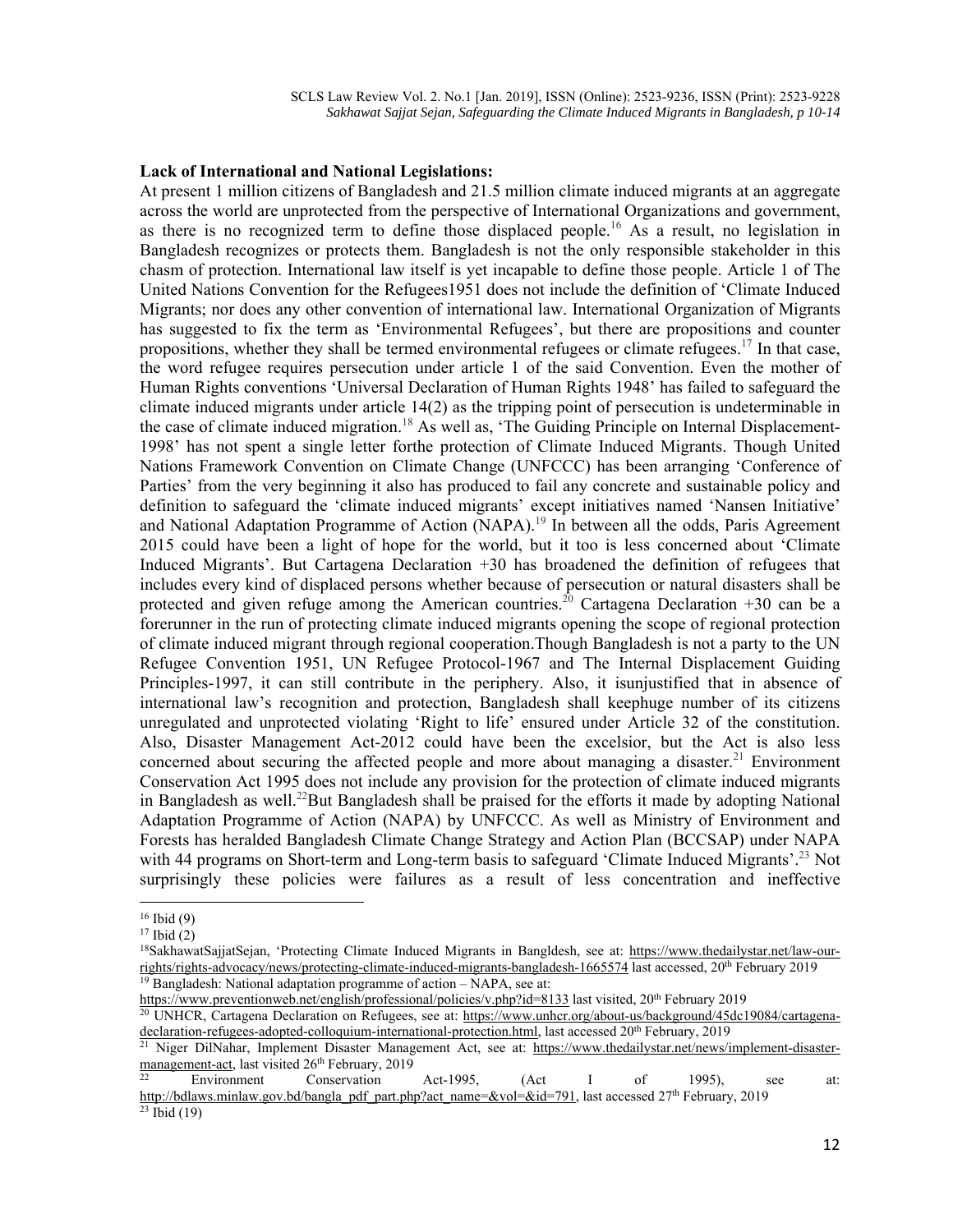implementation process. Nevertheless, still the government may adopt some regulations and policies to protect the displaced people and invigilate the aftermath of migration.

# **Mechanisms to increase responsiveness and protect 'Climate Induced Refugees:**

For responding the foreseeable crises due to climate change International Organizations for global perspective and Bangladesh government for her may take some calculative approaches through the vices of laws and policies. International Human Rights law, Environmental law and Refugee law can contribute towards the protection of Climate Induced Migrants if enacted accordingly. The state parties shall also respond to the calls for the security of their citizens from any climate induced disasters.

### **Role of International Laws:**

- 1. The definition of refugees as given in article 1 of the UN Refugee Convention-1951with the consensus of state parties may be amended and it may include the climate induced migrants within the definition. $24$
- 2. Article 14(2) of Universal Declaration of Human Rights 1948 talks of about 'Right to Asylum'. The article may also extend its jurisdiction to include climate induced migrants to provide them their right to asylum. A protocol may be adopted under United Framework Convention on Climate Change for preventing environmental change and disasters.
- 3. Internal Displacement Guiding Principles-1998 and Paris Agreement 2015 may be made more concerned about protecting the climate induced migrants and climate change as well.
- 4. Or the International Organizations may create soft laws through good and constant practice among them that will lead to a hard law approach regarding the protection of Climate Induced Migrants and Climate Change.

#### **Role of Statutory laws:**

- 1. Disaster Management Act (DMA)-2012 may be the forerunner to safeguard the climate induced migrants by extending the definition, more focusing on migrated people and compact fully adopting 'National Adaptation Programme of Action' within the Act.
- 2. Ministry of Disaster Management and Reliefs may initiate policies in cooperation National Disaster Management Committees following the directions ofSection 19 of DMA -2012 to provide food, shelter, education, primary health care and hygiene water etc. for the displaced people immediately after the displacement.
- 3. 'Temporary Protection Directive' may be adopted in Bangladesh Climate Change Strategy and Action Plan (BCCSAP) for immediate protection by Directorates of Disaster Management under section9 of DMA -2012, which may be led up to 'Permanent Protection Directive' by efficient implementation of the process.
- 4. Environment Conservation Act-1995 may include the effective directions to safeguard the disaster prone areas and warn the inhabitants in such areas to prepare themselves for foreseeable disasters following the provision like 'Ecologically Critical Area' portraying the directions of Section 5 of the said Act.
- 5. A council named Climate Migration Council comprising an "Emergency Response Cell" may be formed under the Disaster Management Act 2012 to monitor the movement and needs of these citizens. In this process, Government may utilize the Employment Generation Program for the Poorest (EGPP) that focuses on giving temporary employment on community

<sup>&</sup>lt;sup>24</sup> Kara K Moberg, Extending Refugee Definitions to Cover Environmentally Displaced Persons Displaces Necessary Protection, see at:

https://www.researchgate.net/publication/265248154 Extending Refugee Definitions to Cover Environmentally Displac ed\_Persons\_Displaces\_Necessary\_Protection, last visited 27<sup>th</sup> February 2019